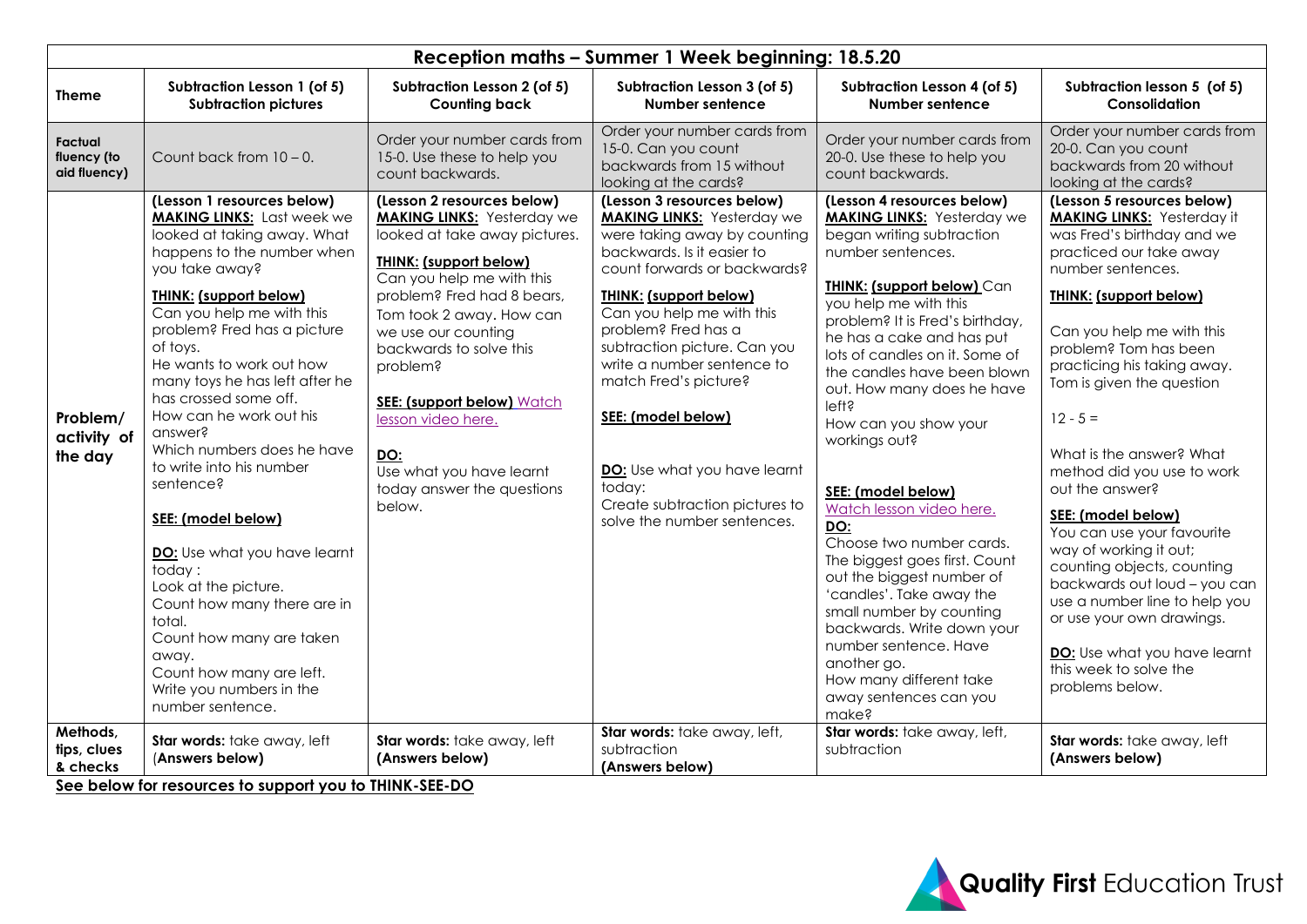## **LESSON 1 RESOURCES:**



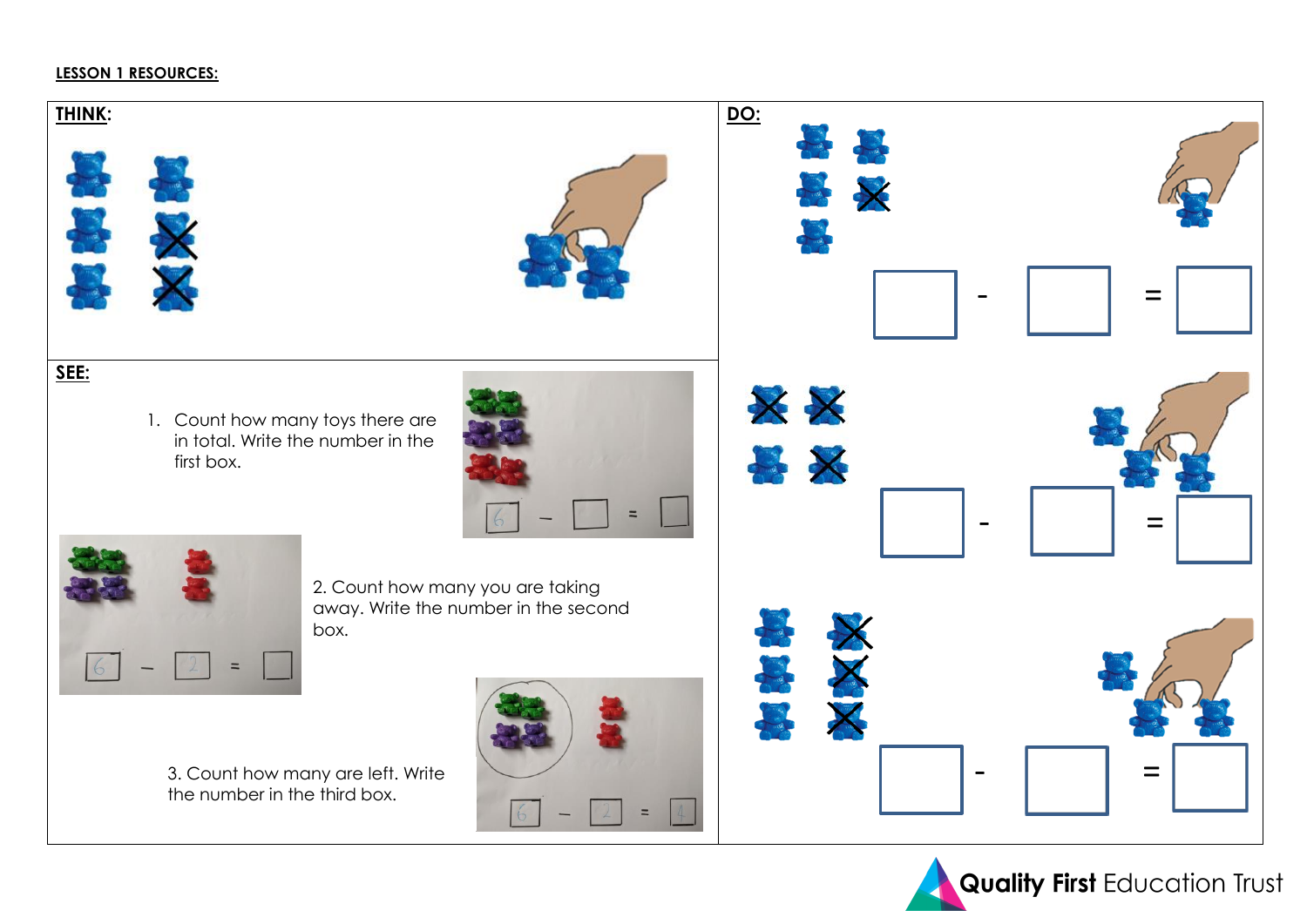



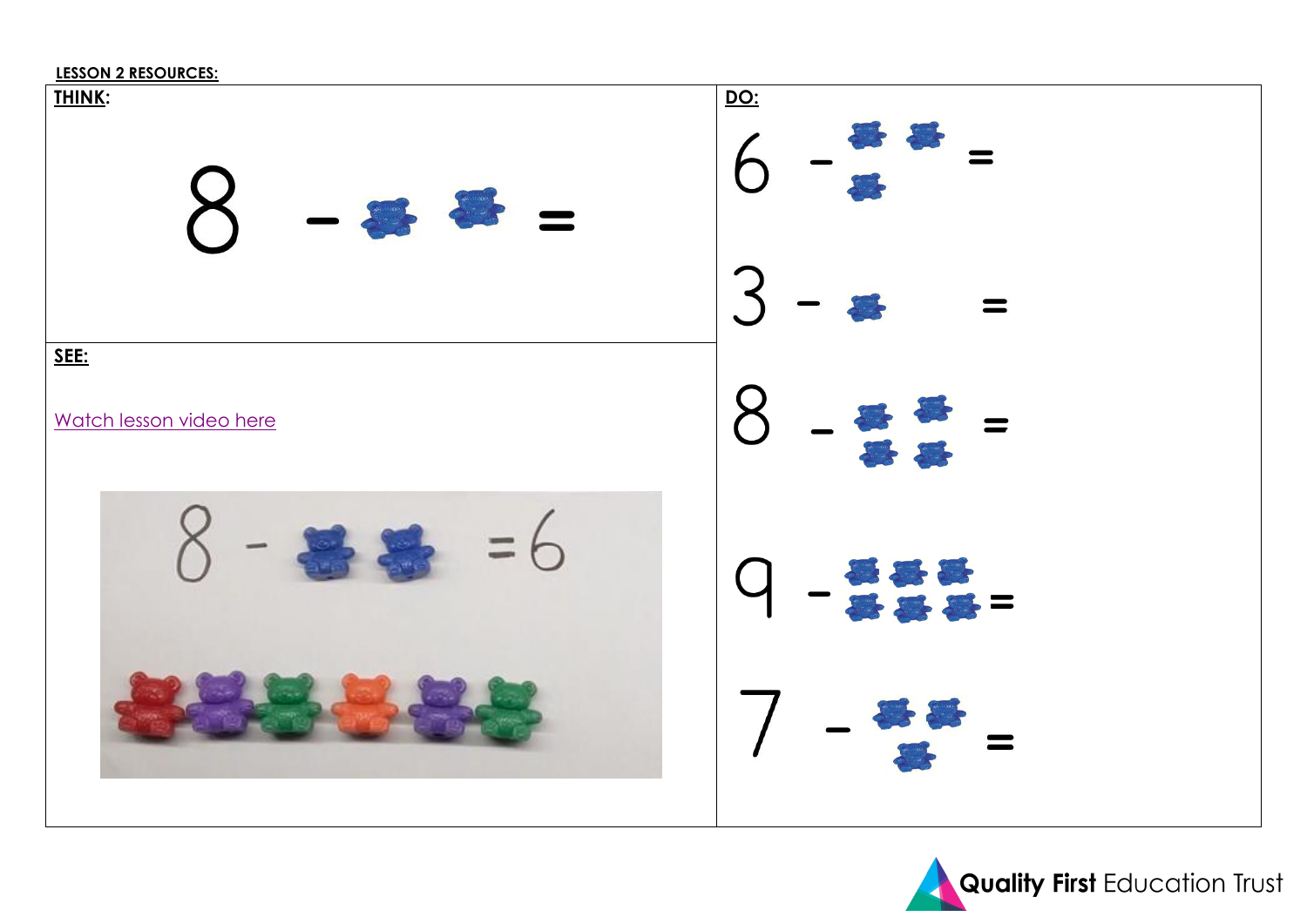### **LESSON 3 RESOURCES:**



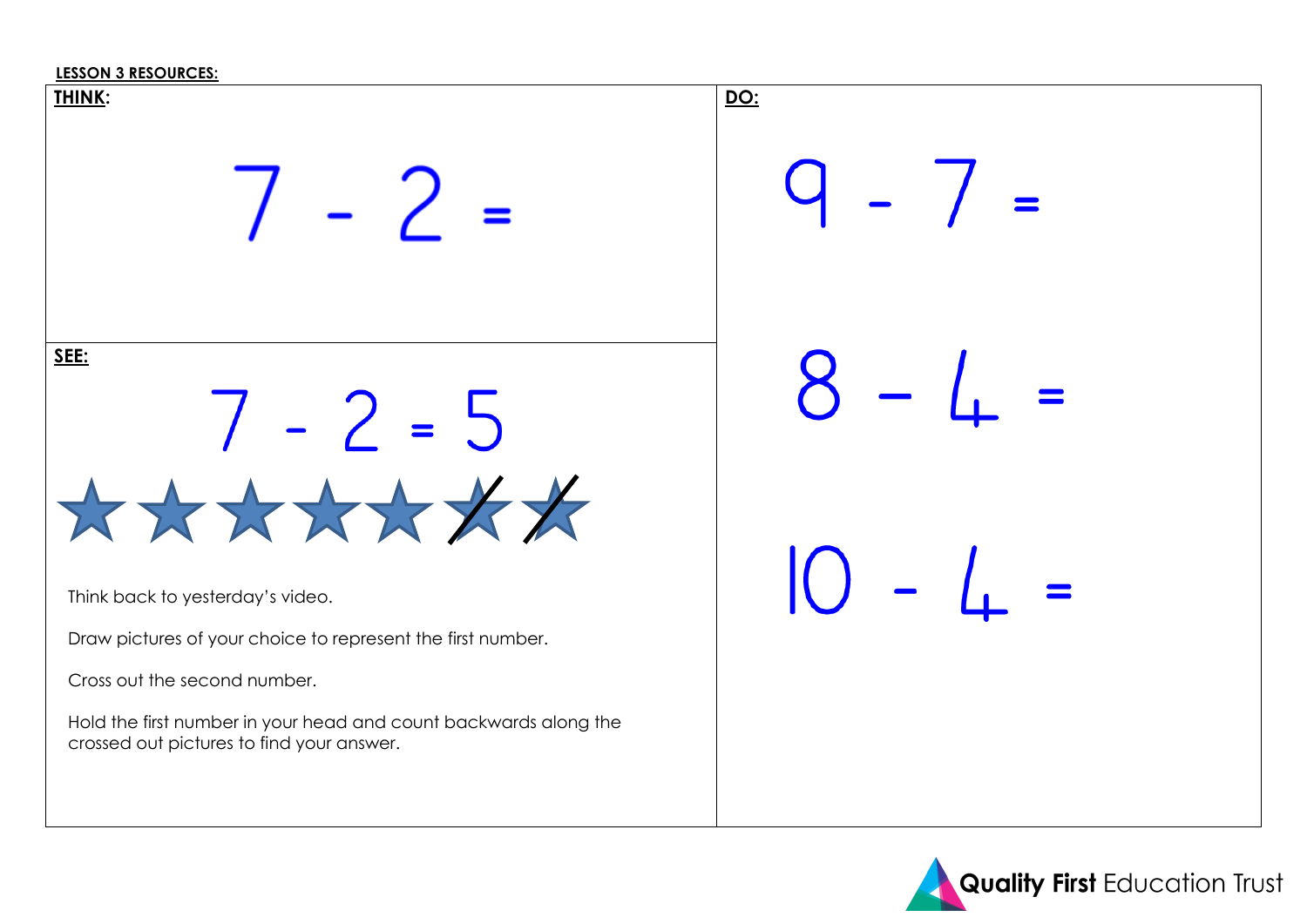## **LESSON 4 RESOURCES:**



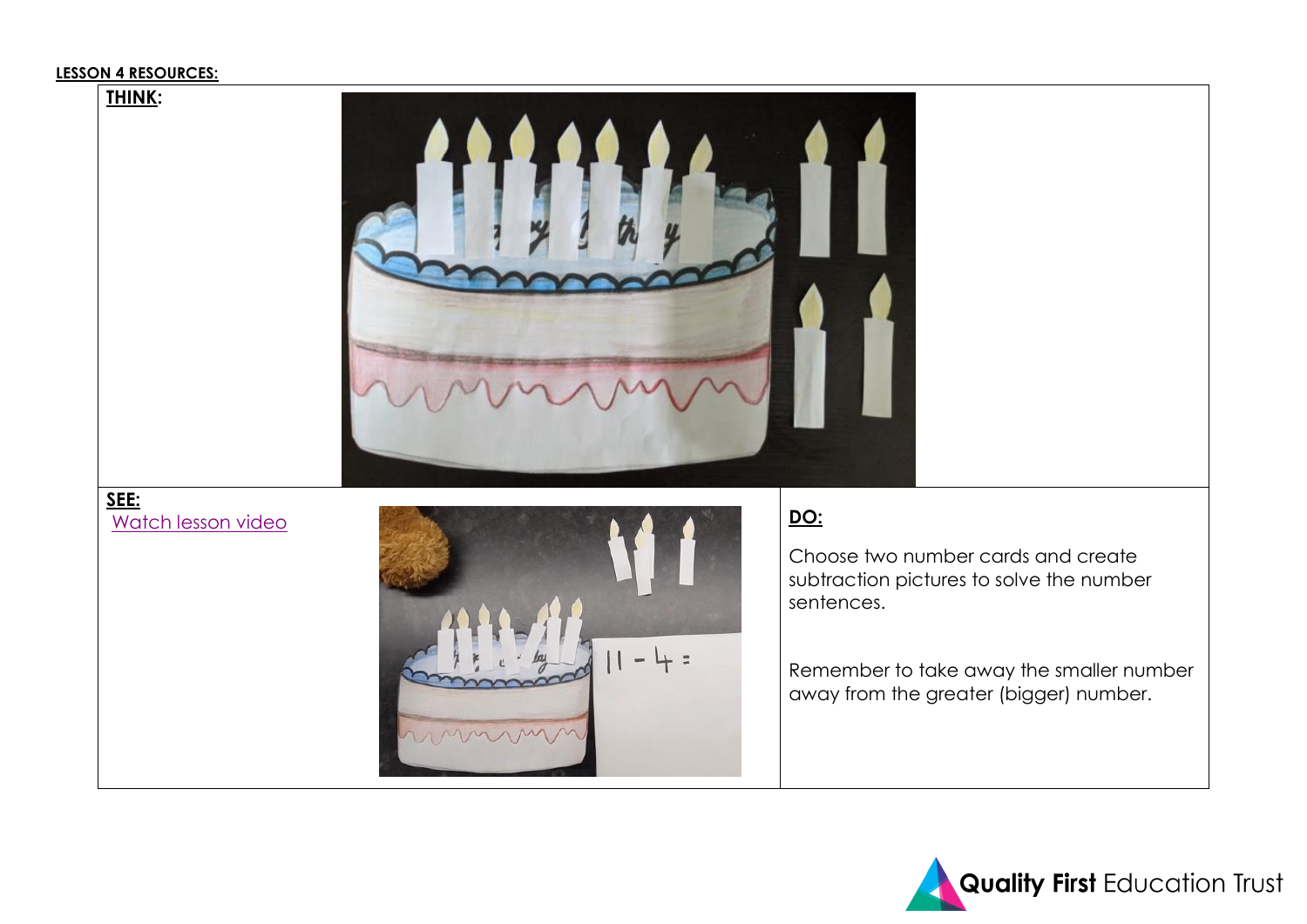### **LESSON 5 RESOURCES:**



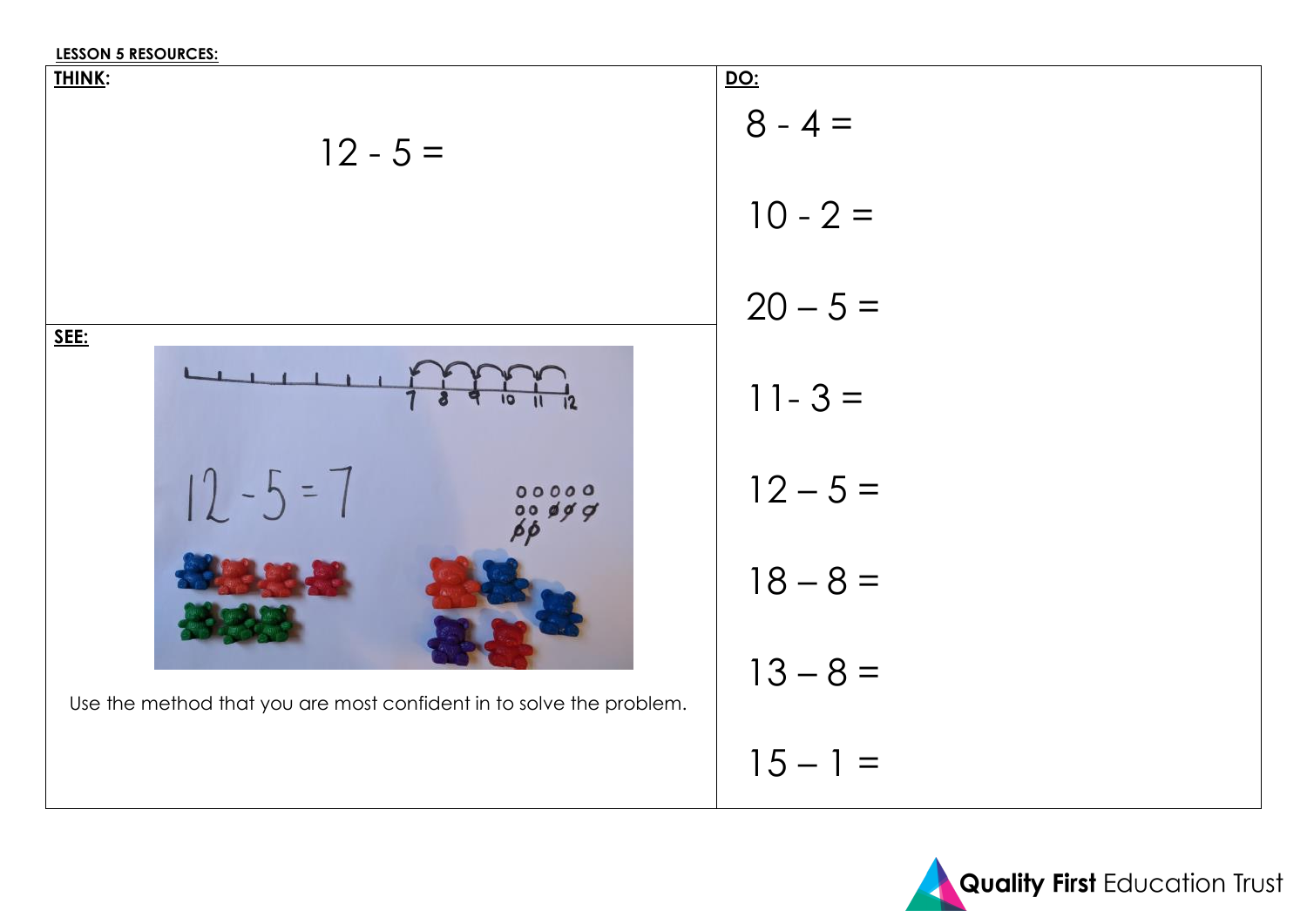# **ANSWERS:**

| Lesson 1    | Lesson 2    | Lesson 3     | Lesson 5      |
|-------------|-------------|--------------|---------------|
| $5 - 1 = 4$ | $6 - 3 = 3$ | $9 - 7 = 2$  | $8 - 4 = 4$   |
| $4 - 3 = 1$ | $3 - 1 = 2$ |              | $10 - 2 = 8$  |
| $6 - 3 = 3$ | $8 - 4 = 4$ |              | $20 - 5 = 15$ |
|             | $9 - 6 = 3$ | $8 - 4 = 4$  | $11 - 3 = 8$  |
|             | $7 - 3 = 4$ |              | $12 - 5 = 7$  |
|             |             |              | $18 - 8 = 10$ |
|             |             | $10 - 4 = 6$ | $13 - 8 = 5$  |
|             |             |              | $15 - 1 = 14$ |
|             |             |              |               |